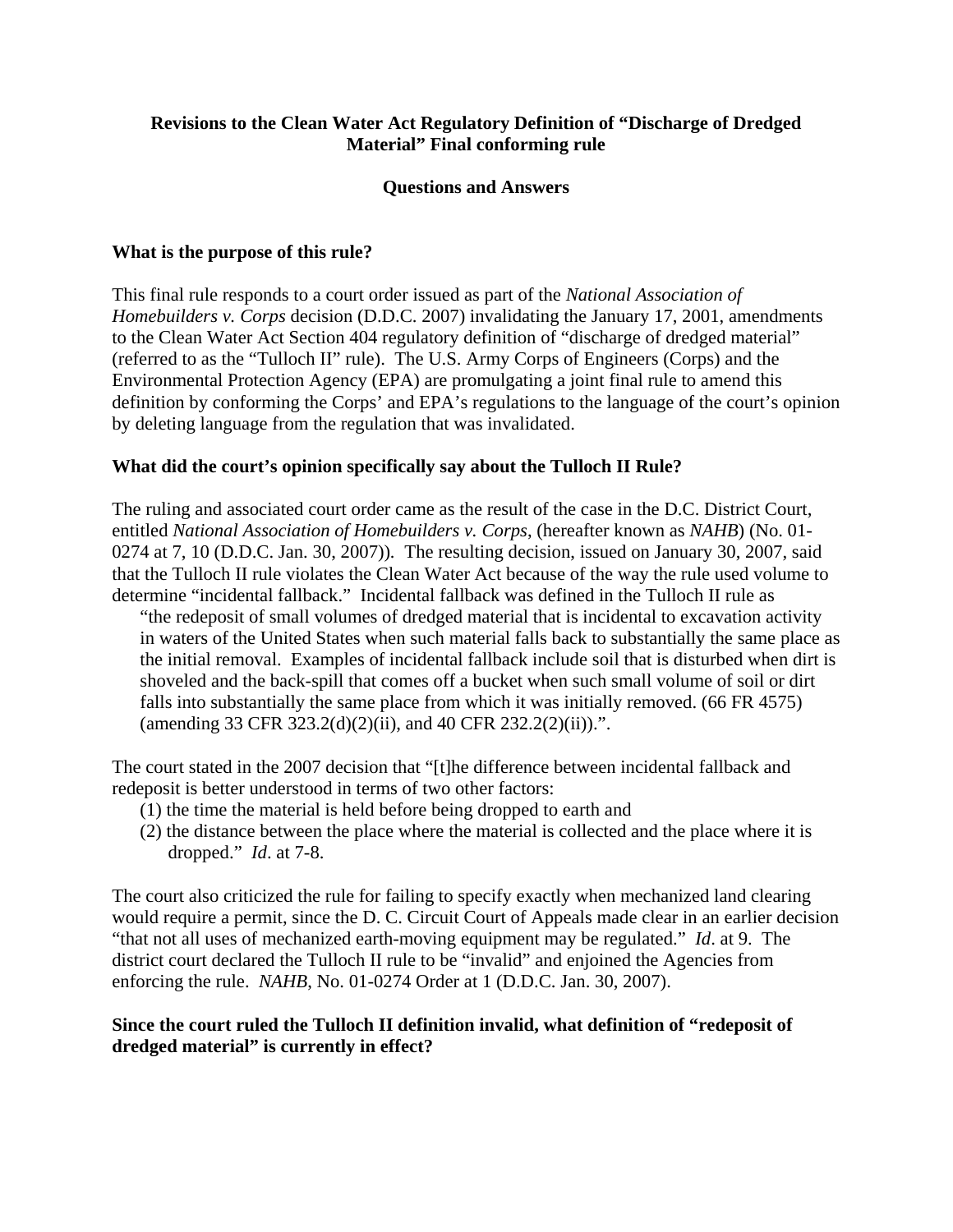The definition below excerpted from the May 1999 Rule addressing the definition of "redeposit of dredged material" is in effect since the court order declared the subsequent Tulloch II Rule invalid.

The changes made in this rulemaking remove those invalidated elements of the existing rule so as to revert the Corps' and EPA's regulations to the last unchallenged version, which was the 1999 Rule. Once the rule has been published the federal register, the relevant portion of EPA's regulations defining "redeposit of dredged material" will reflect the current state of practice, and will read as follows:

(1) Except as provided below in paragraph (2), the term *discharge of dredged material* means any addition of dredged material into, including redeposit of dredged material other than incidental fallback within, the waters of the United States. The term includes, but is not limited to, the following:

 (i) The addition of dredged material to a specified discharge site located in waters of the United States;

 (ii) The runoff or overflow, associated with a dredging operation, from a contained land or water disposal area; and

 (iii) Any addition, including redeposit other than incidental fallback, of dredged material, including excavated material, into waters of the United States which is incidental to any activity, including mechanized landclearing, ditching, channelization, or other excavation. (2) The term *discharge of dredged material* does not include the following:

 (i) Discharges of pollutants into waters of the United States resulting from the onshore subsequent processing of dredged material that is extracted for any commercial use (other than fill). These discharges are subject to section 402 of the Clean Water Act even though the extraction and deposit of such material may require a permit from the Corps or applicable State.

 (ii) Activities that involve only the cutting or removing of vegetation above the ground (e.g., mowing, rotary cutting, and chainsawing) where the activity neither substantially disturbs the root system nor involves mechanized pushing, dragging, or other similar activities that redeposit excavated soil material.

(iii) Incidental fallback.

40 C.F.R. § 232.2 (Jul. 1, 1999) (Corresponding changes were also made to Corps regulations at 33 C.F.R. § 323.2(d)(1), (2) (Jul. 1, 1999).

#### **If this rule is just reinstating an older rule, what changes are actually being made to the regulations?**

Before the Tulloch II rule was promulgated in 2001, the regulations governing discharges of dredged material were last amended on May 10, 1999. Since the 2001 rule was invalidated by the D.C. District Court's ruling, the regulations in effect following the 1999 amendments have been reinstated by the court's decision invalidating the Tulloch II rule.

To accomplish this, the rule removes virtually all changes to the definition of "discharge of dredged material" that were made by the Tulloch II rule and restores 33 CFR 323.2(d)(2) and 40 CFR 232.2 to the text as it existed immediately following the 1999 Rule amendments. This